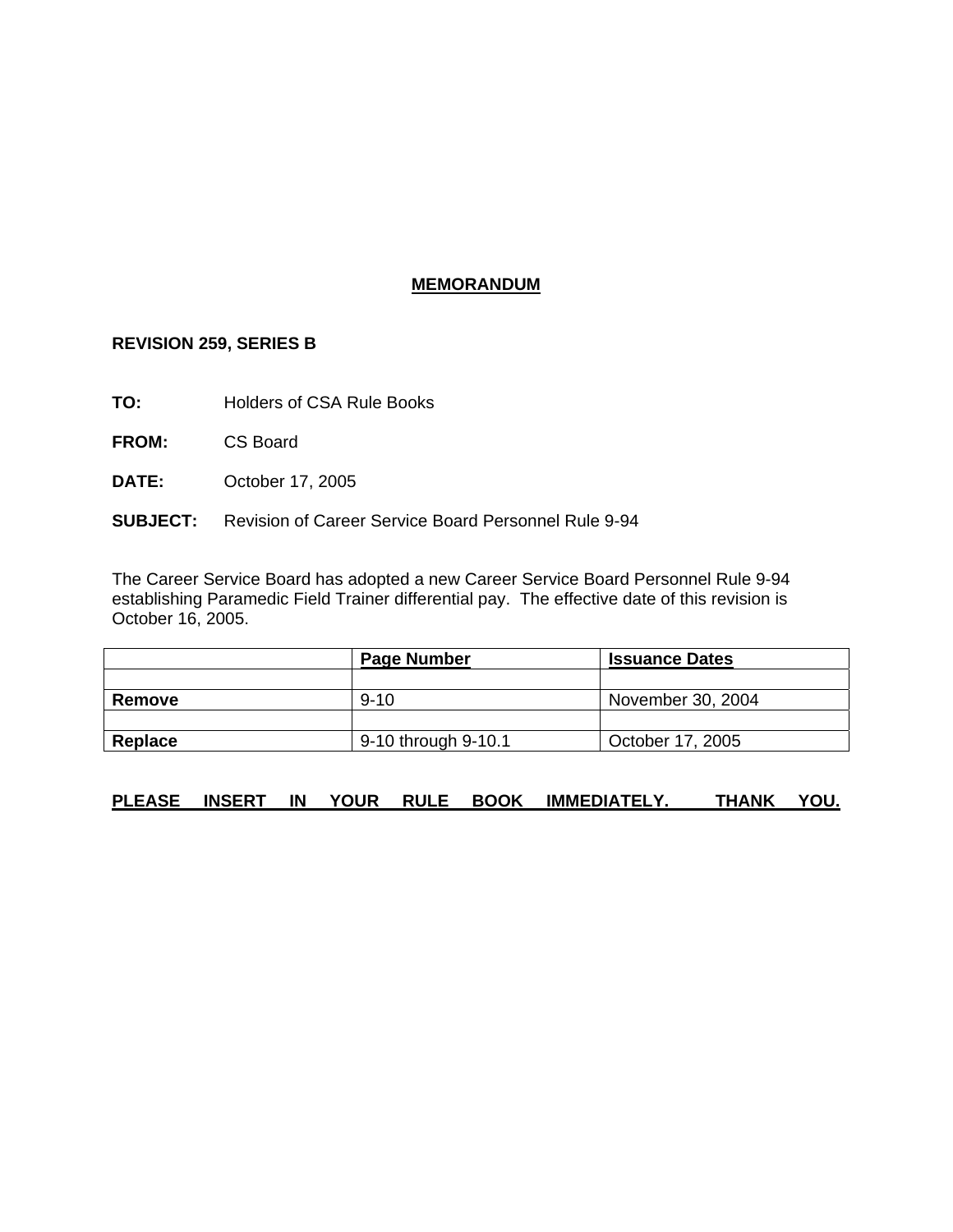## Health care differential shall be paid under the following conditions:

A. In addition to the shift differential authorized in paragraph 9-91 a) 1), of these personnel rules, employees on the health care differential list shall be paid at the rate of one dollar and thirty-one cents (\$1.31) per hour for any shift with at least fifty percent of its time between 3:00 p.m. and 10:59 p.m. In addition to the shift differential authorized in paragraph 9-91 a) 1), shifts with at least fifty percent of the time between 11:00 p.m. and 6:59 a.m. shall be paid at the rate of two dollars and fifty cents (\$2.50) per hour for the entire shift.

Any shift with fifty percent of its time between 3:00 p.m. and 10:59 p.m. and fifty percent of its time between 11:00 p.m. and 6:59 a.m. shall receive the health care differential rate of the 11:00 p.m. to 6:59 a.m. shift for the entire shift.

- B. Weekend health care differential: the listed classes shall also receive one dollar and eighty-five cents (\$1.85) per hour for weekend shifts. Any shift with at least fifty percent of its time between 11:00 p.m. Friday and 10:59 p.m. Sunday shall receive the weekend health care differential.
- 9-94 Paramedic Field Trainer Differential (Effective October 16, 2005; Rules Revision Memo 259B)
- A. A Paramedic who is assigned Paramedic Field Trainer duties in accordance with the criteria established by Denver Health and Hospital Authority shall be eligible for a differential of \$2.25 per hour for a maximum of 1,040 hours per year unless additional hours are authorized by the Chief Paramedic and/or the Paramedic Medical Director.
- B. The Paramedic Field Trainer differential shall not be paid during any period of paid leave.
- 9-95 Standby Pay:

(Renumbered and Revised effective 4/12/04; 248B)

- A. Appointing authorities may schedule overtime eligible employees to be on standby only when there is a reasonable anticipation that the employee will have to respond and perform work immediately. Such employees shall receive an amount equal to one and one half (1 1/2) hours of work at the employee's straight time hourly rate for each eight hours the employee is on standby duty.
- B. To be eligible for standby pay, all of the following must exist:
	- 1. The employee must be overtime eligible and be available by pager, cellular phone, or telephone;
	- 2. Be available to respond to a call and perform work within a designated amount of time not to exceed two hours;